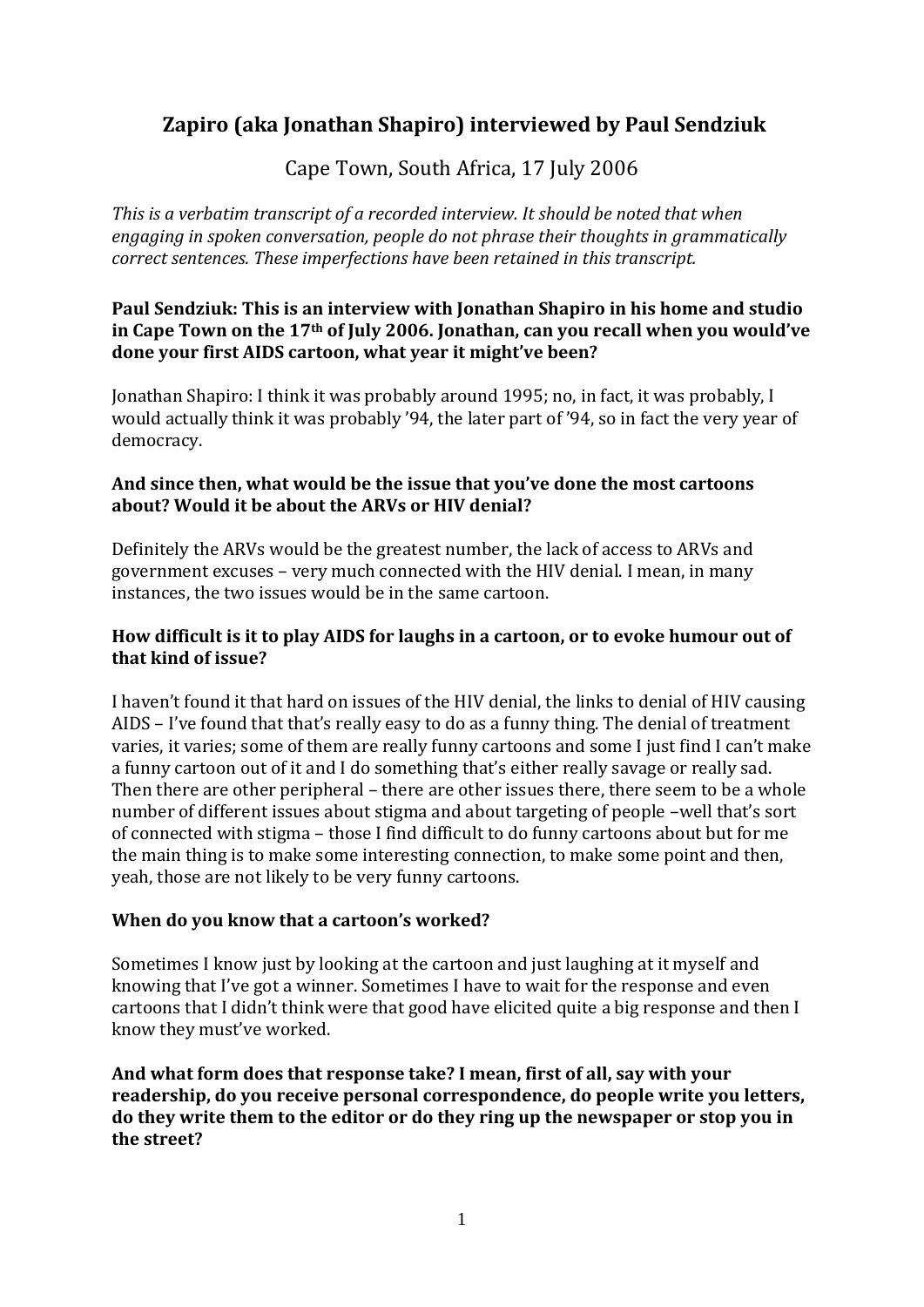There's a very mixed bag of response methods I suppose. I get, first of all, response from people I know and some of them tell me, you know, "I laughed like a drain at that one" or "it really hit the mark" etc and the point about some of that is I am in contact with people in the Treatment Action Campaign and many other people doing activist work and I hear from them that there's certain cartoons that have really worked and work for their activists that they're training and they put them up on the noticeboard and it affirms people's commitment or makes an interesting point for them, so then I know that something has worked from a cartoon like that. Other people who are not connected with HIV/AIDS also sometimes tell me that they really loved a cartoon, it really worked for them. There are letters to the newspapers, there are calls to the radio stations, interestingly there are occasionally responses from the Health Department – I also then know that something has really hit the mark. The cartoon I did on Manto Tshabalala-Msimang which is probably my favourite AIDS cartoon that I've done which is "All these vegetables prevent the rollout of anti-retrovirals - true or false?" Then I had a whole bunch of vegetable and there including the head of Manto Tshabalala-Msimang herself drawn in the same sort of round shape as these vegetables, looking a bit like them and there was ABCD etc and at the end it says "False: a lemon is not vegetable." There was a real kind of cutting [moment] when I looked at the cartoon myself and I realised, wait a minute, a lemon is not a vegetable. Now that cartoon, she replied via a spokesperson to the *Sunday Times* and she was furious about it so I realised that that one really had hit the mark.



**Do you think your cartoons have been able to change a mindset, maybe if not in the political realm but maybe in the mindset of the people? Is there any indication from what the TAC is saying or even what other people have said that made you think, "Oh gee, because of my cartoons people have…" – they're now thinking about that issue for the first time or they've changed their mind or its given them a kind of hope that this stonewalling can be, you know, defeated?**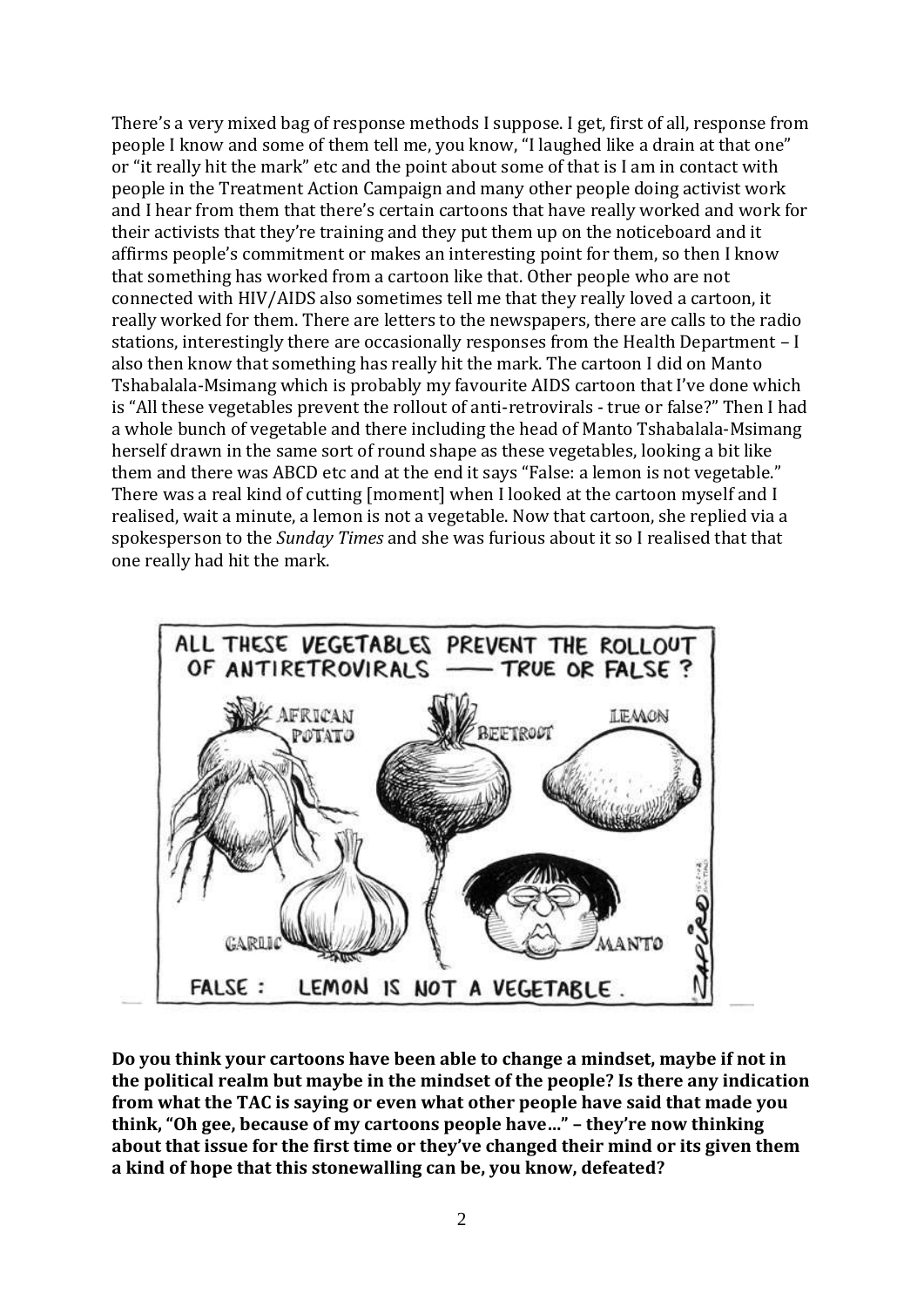I have to answer that one quite cagily and say that it varies from issue to issue. There are only a very few cartoons that I can cite as having really had some influence that I find tangible and I can't actually think of any of the HIV/AIDS cartoons that singlehandedly has made a tangible change on something. I can think of some other issues where I can actually say that cartoon helped to sink a particular proposal or helped to highlight a particular thing; with HIV/AIDS it's been a different thing. I have worked really hard to keep myself informed on the issues so I suppose it comes as a sort of fairly harsh, strongly satirical kind of comment but based on something that I think people can see when they look at it that there's some commitment and some knowledge behind some of the stuff, so probably it becomes part of a strain of criticism which just gives people a bit of affirmation when they're wavering on certain things. I think that's more it. You'll find that there'll be particular commentators, particular editors, maybe particular cartoonists etc who can in a sense become part of a counter-thrust to what the government propaganda and spin is putting out.

**I found that in flicking through your cartoons in isolation you're actually evoking a kind of despair: the stonewalling of government, its inaction in the face of scientific literature, the mounting death toll and things like that. But in viewing them together, and particularly one after the other, I actually think they do evoke a sense of hope that someone is able to, very succinctly in the space of a few brush strokes or a few words, cut straight past that bull-shit and, you know, expose the ignorance, expose the inaction and things like that.**

I think you're phrasing it in a slightly different way from what I said but I completely agree with that and that's the intention as well.

**And for someone working at Treatment Action Campaign or for those who are struggling to get access to drugs and things like that, I can imagine that they're getting a great sense of hope and it will propel them along, thinking 'maybe there's an end in sight if more people are thinking in this way', so I think that's really important.** 

**What kind of response have you got from your editors and from the newspapers and, in fact, first of all, for the purposes of the recording, where do these cartoons appear – because you're not just contracted to the one newspaper here, are you?**

From 1994 to 1998 the cartoons were appearing in the *Sowetan* and in the *Mail and Guardian; Mail and Guardian* being a quality weekly which had been a newspaper called the *Weekly Mail* and it was very, very strongly anti the apartheid government and they maintained a very independent and critical voice through into the democratic order. And the *Sowetan* being, at the time I started in those four years, certainly the largest daily in the country at that time mainly serving Johannesburg, Soweto, Alexandra but also reaching other parts of the country, and being fairly influential in its own way. And then from 1998 I added the *Sunday Times* to my list of papers and the *Sunday Times* is the biggest weekly, very influential, very powerful and then during '96 and '97 the cartoons were also appearing in the *Cape Argus* – the cartoons that were in the *Sowetan* were also in the *Cape Argus* – there's quite a lot of different papers. Now, since last year, since 2005, after 11 years at the *Sowetan* I ended that and for the daily cartoons I now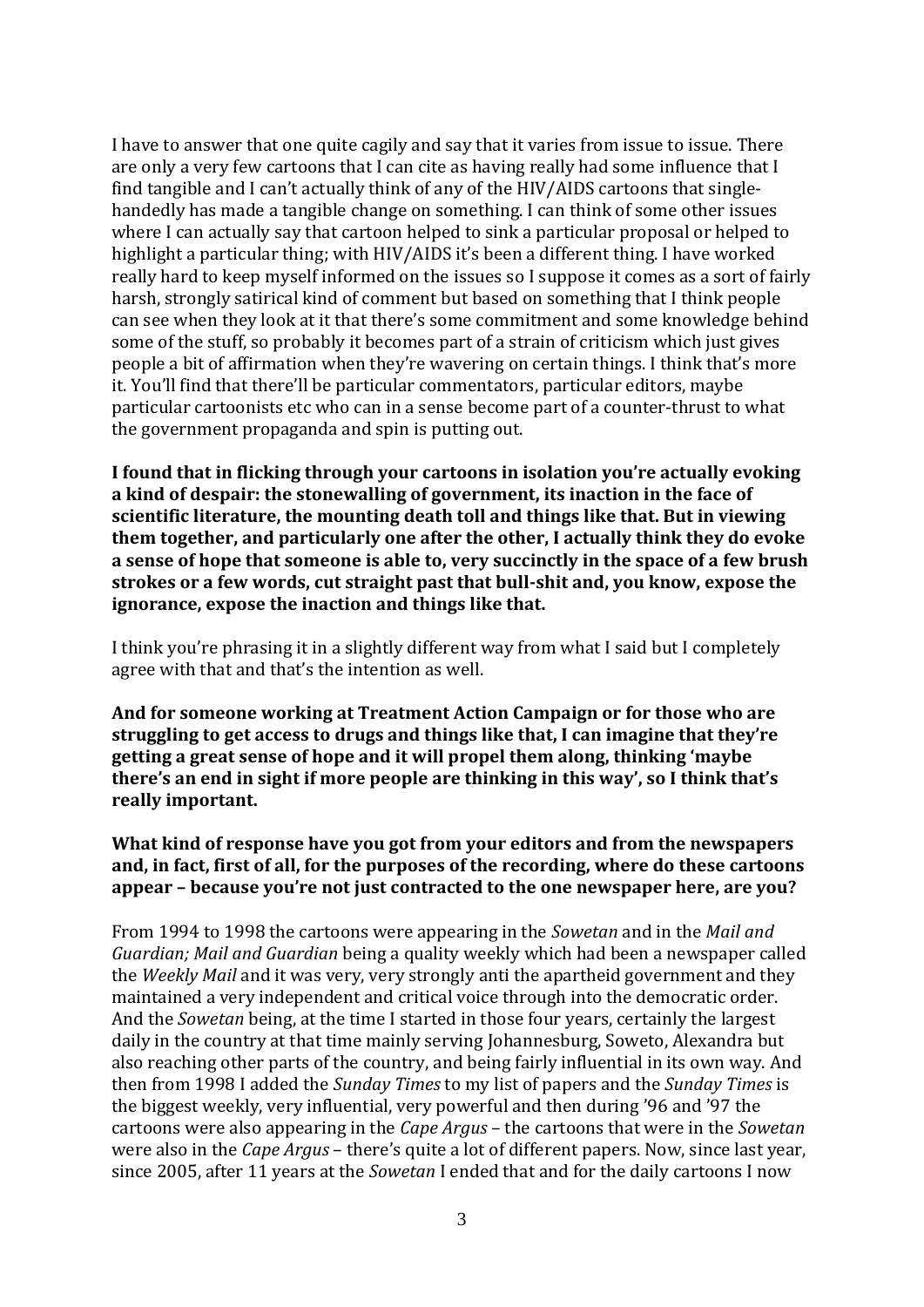work for the Independent Group so the cartoons appear in four cities – the ones I do on a daily basis – I do three per week, appear in four cities around the country in the *Star* in Johannesburg, *Cape Times* in Cape Town, the *Mercury* in Durban, and the *Pretoria News* in Pretoria. Plus I still do the *Mail and Guardian* and the *Sunday Times.* So I've been very lucky to have an enormous spread of readers for, you know, 12 years.

### **Could you summarise politically where each of those papers sort of lie, the** *Mail and Guardian* **being more sort of left-wing or liberal, I imagine?**

Yeah. The *Mail and Guardian*, as I said, from the old *Weekly Mail* was very strongly antiapartheid, very – quite small and very high quality journalism and they maintained that independent stance to the point now where they are again, kind of, a lot of the time shunned by government because they are seen to be too critical – it's quite interesting, they were too critical of the old government, too critical of the new government. The *Sowetan* was a more populist kind of paper; also from the old days it was a – it had evolved from a newspaper called the *World* which was banned by the apartheid government and so the *Sowetan* was also strongly anti-apartheid, clearly I mean the readership was, you know, kind of 98% black and it was a good strong anti-apartheid paper. They've been through a lot of wobblies in the last little while so that they tried to go a little bit up-market and ended up publishing vast tracts of unedited government speeches and things, instead of good strong interviews and the readers just didn't buy it. That's in the new order, I'm talking about, you know, just a few years ago. The readers didn't buy it and the *Sowetan* lost a heck of a lot of readership because that whole idea of government spin was something that the readers were going to pick up on, they were not going to be happy with it, and I thought it was pretty obvious that they shouldn't go that route. Then they tried the other thing: they tried to compete with the new tabloids and they went really down-market and they lost readers again because that wasn't their core thing either. Now they're trying to find their feet but they've lost masses of readers to the tabloids and also the *Star* newspaper, which used to be a much more 'white' paper, has become much more a 'black' paper as well, black readers, so the *Sowetan* is battling a bit.

The *Sunday Times* was a strange paper in the old days where there were some strong anti-apartheid pieces being written and some good investigative journalism but at the same time they did a lot of the kind of 'page three' tabloid-y kind of stuff so they – well, actually they had the back page of the *Sunday Times*, the sort of smut stuff – so kind of an odd paper in the old days. It has now got a very strong investigative arm, well certainly by South African standards 'cause there's not enough money for investigative journalism in South Africa. Its editor is Mondli Makhanya, with whom I have a very strong connection (I also have a very strong connection with Ferial Haffajee at the *Mail and Guardian*), and the *Sunday Times* is still the biggest newspaper in the country in terms of each issue sold. Now the four Independent Group newspapers: the Independent Group for a while had a reputation of being a little bit too toadying towards the new government; they have worked to try and defray that a bit, they've tried to move away from that and they've now, I think there are some, certainly the *Cape Times* has got a very strong independent voice of its own, they've got some very good writers. So the *Cape Times* is, I would say, the most, I'd say the strongest independent voice in that Group. The *Star* is one that, for a while, did look a little bit too kind of acquiescent towards doing what the ANC spin-doctors wanted it to although there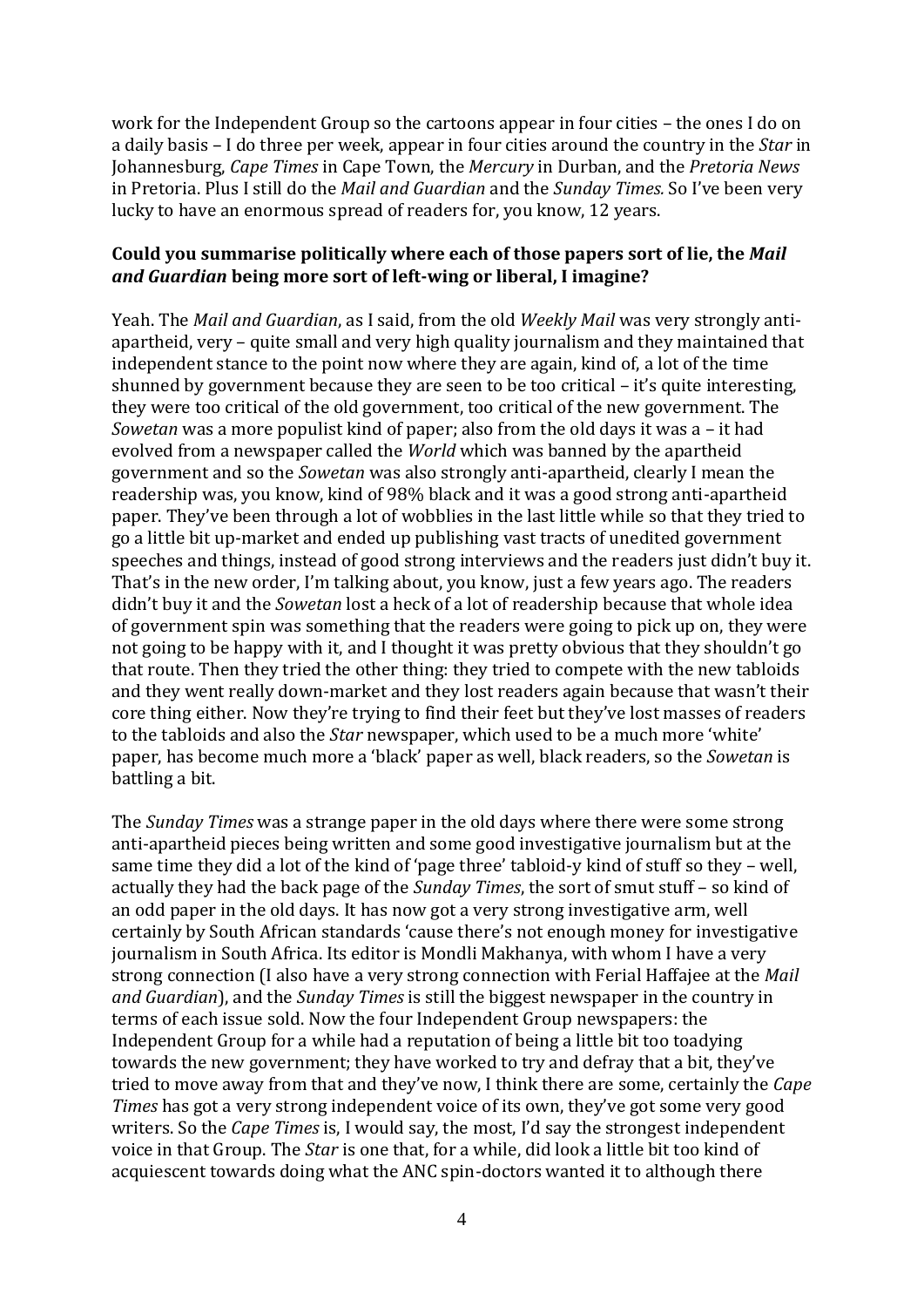would be people at the *Star* who would fight that opinion. They have changed now, they have changed, and the other two, *Pretoria News* and *Mercury* have also changed along with that. So it's a – and I mentioned the *Cape Argus* – less said the better. *Cape Argus* – my stuff was appearing in the *Argus* from '96 and '97 – they have tried to be deliberately down-market, but down-market doesn't necessarily have to be as bad as the *Cape Argus* has been. It has really not been good, and it surprises me because there have been some reasonably good editors who have been through that paper and are not there anymore and I don't understand, they haven't been able to change it to anything good. There's now a new editor there who was my editor at the *Cape Times* and I really hope he's going to do something with it because it's – I don't know if – have you seen the *Cape Argus*?

### **No.**

[Pause] For the purposes of the interview, rolled eyes! Doesn't have much impact on tape, but keep going. [Paul laughs]

### **Did the same cartoons go into each of the publications, or were you doing separate cartoons for each one?**

The weekly publications – the *Sunday Times* and the *Mail and Guardian* – always have their own one, you know, one per week; the *Sowetan* was also, you know, that was at one stage five a week and then four a week, only for the *Sowetan*, and now – but then sometime reprinted in the *Cape Argus*, I mean, for that short period – and now the Independent Group ones, the same three cartoons go into those four Independent Group publications, but different cartoons from the *Sunday Times* and the *Mail and Guardian*.

### **That's at least five cartoons in a week?**

At the moment five cartoons, at one stage six, even at one stage when I started doing the *Sunday Times* I was doing two – you know, one for the *Mail and Guardian*, one for the *Sunday Times* and five for the *Sowetan* and that was a – that was killing.

### **I can understand why you have an assistant. That's crazy! Ok, so what kind of support have you received from your editors for your cartoons? Have there been some instances where your editors have been very much against what you're trying to produce in terms of AIDS cartoons?**

[Pause] Ninety per cent – I don't know what, somewhere between 95 and 98%, if I could put a figure on it – of the cartoons I've done have been pretty much supported by the editors. I really do think that the media have been pretty universally critical of government's position and I've sometimes been stronger, even more critical than some of the publications I've worked for but they've never – no, take out the word never – they haven't often crossed swords with me on what I'm trying to do, so that's been good. One most notable exception was a cartoon I tried to do on the death of Peter Mokaba who was a deputy-minister at the time of his death and was a senior person in the ANC, having been a very strong ANC youth leader and who, by the way, I'd admired enormously in the days of the anti-apartheid struggle, a very courageous, strong leader. But it was pretty well known that he had HIV and it was also, I wouldn't say well known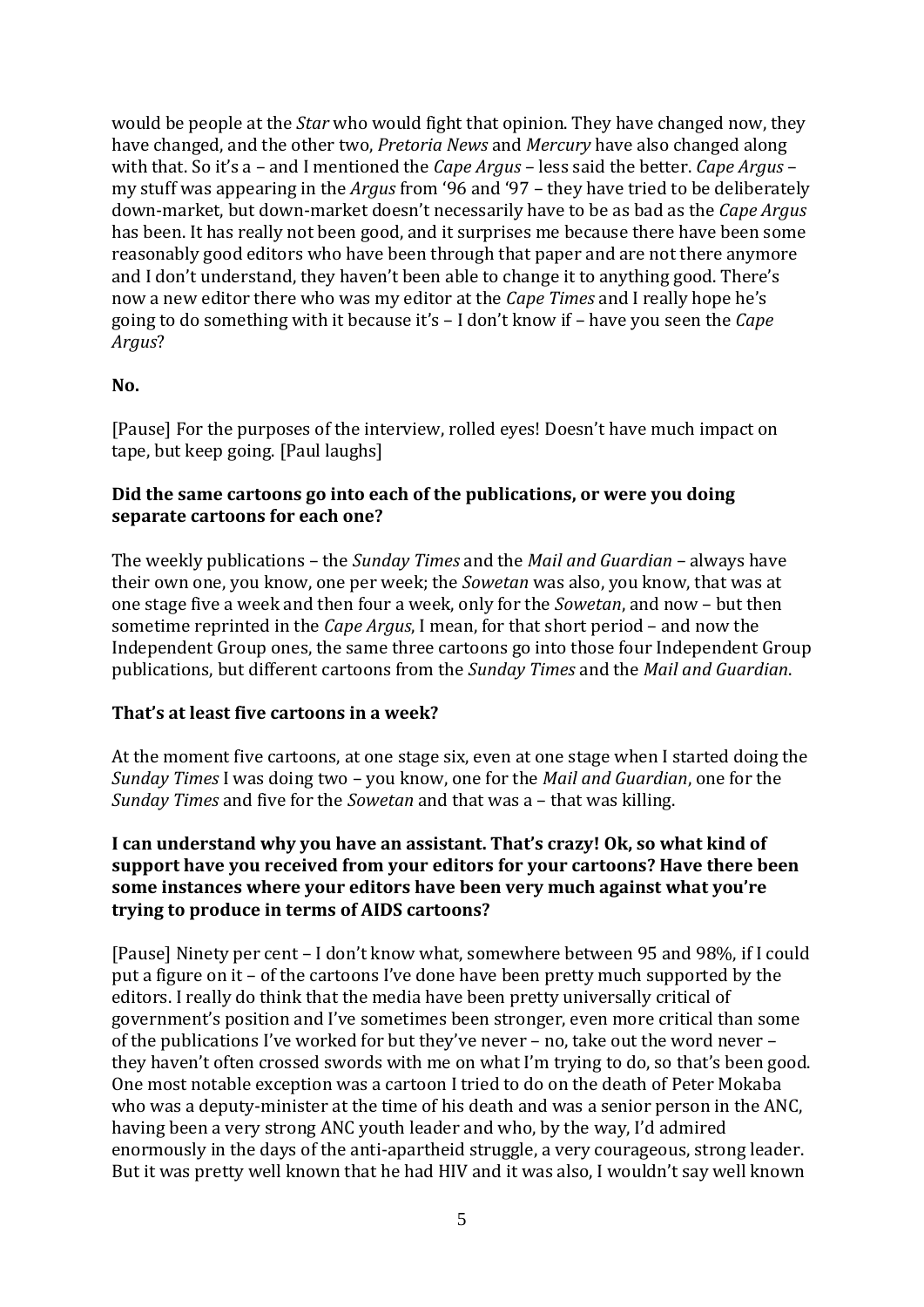but it was certainly known in the circles that I moved in, that it was certainly thought that he had been persuaded to go off ARVs by none other than Thabo Mbeki. Peter Mokaba had, by the way, become a very, very virulent AIDS denialist, I mean, one of the worst AIDS denialists that we had, much more vocal than Mbeki who had, in his intellectual, enigmatic way, queried the link between HIV and AIDS and then pretended that he'd never said that; he basically has lied to the country on that issue. So [pause] Peter Mokaba had not made any bones about the fact that he thought that ARVs were 100% toxic and that and he was viciously critical of the Treatment Action Campaign and anyone who I actually identified with in the HIV AIDS struggle. He duly, having gone off his ARVs, died of an AIDS related disease but it was denied by – it was – no, there was no confirmation that came from anyone in government or anyone close to him in the family etc, etc, it was all covered up. I did this cartoon which talked about some of the rumours – it alluded to the rumours that were going around, that he died of malaria…

#### **Asthma…**

…asthma, rheumatoid arthritis or something, I can't remember exactly what it was, but all these things, I picked those things up from various media; I looked for things like that and then I did this cartoon of four people, the first three saying he died of one of those rumoured diseases, and then the last person was the doctor who had a death certificate in his hand, and he said "Of denial", so Peter Mokaba actually died of denial. And I got into a major fight with the then editor of the *Sowetan* who didn't want me to do the cartoon in that form, didn't want the last guy to be in a doctor's uniform, and I said that would take the entire point away out of, you know, from the cartoon because that person represented medical understanding, medical knowledge, scientific knowledge as opposed to all these rumours and all the denialism and stigma around HIV/AIDS and the denialism that was coming from the government and Peter Mokaba was coming from the government. And we got into a bit of a slanging match about it and he was new to the newspaper at the time, and then he wouldn't let me – he wanted me to make changes and I said "If I made any of the changes, can I put the cartoon in tomorrow?" He said, "Not tomorrow." "Why not?" He said, "Because I'm letting the ANC Youth League pay tribute to Peter Mokaba and it would be seen as disrespectful", so I said "Please, I mean, surely different voices is what you want in the paper? That gives it credibility." He said, "Are you questioning me?" and I said, "Well", I said, "Let it go". We ended on not a very good note and then what happened after that was that I offered it to the *Sunday Times* who jumped at it and then I was duly suspended by the *Sowetan* for a week because I had the audacity to publish this cartoon that he said he was going to get, you know, later and amended on another day. I didn't want to change the cartoon and I didn't want to hold it back; I wanted it to be published and so that was a very nasty little spat. I was suspended without pay for a week.

I'm trying to think of – there've been a couple of others where I've – where editors have persuaded me to hold back a little bit or to change a couple of things, but I don't feel that any of those have been complete censorship. Sometimes there's a strengthening of the cartoon when just pure vitriol gets changed into something more satirical or more interesting – it actually sometimes works better for the cartoon, so it doesn't worry me. So that's the only one that's been a major problem.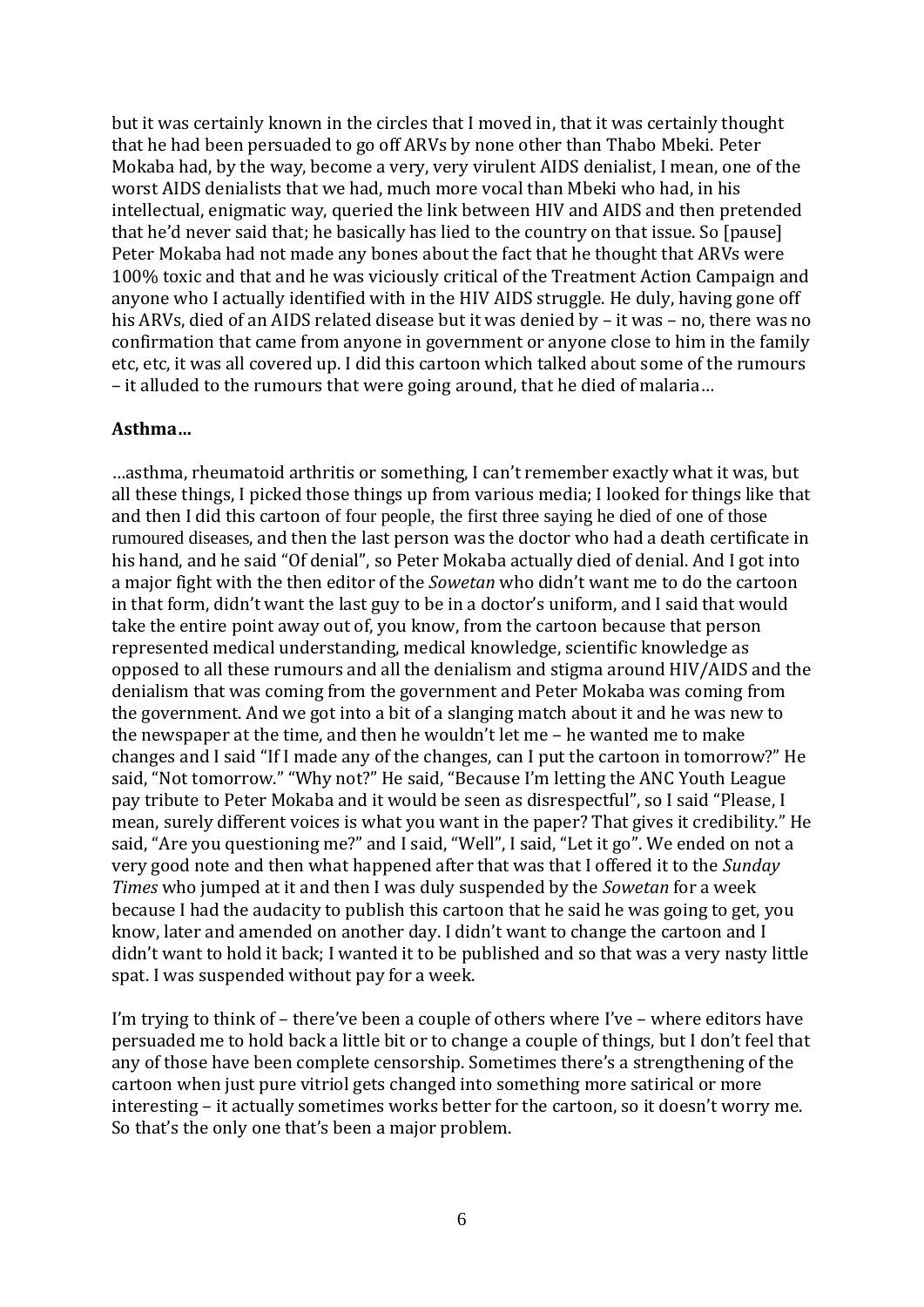### **Compared to other issues that you've written about, would you say that you've received more or less support for your HIV cartoons from your editors?**

I would say this: I've received among the greatest amount of support that I have for any issue that I've covered a lot.

### **[Pause] Do you think – and this might come down to why you do cartoons in the first place – but can cartoons make a difference in the AIDS epidemic? Can it possibly save lives?**

I think it goes back to that earlier question of yours as to whether or not I could make any assessment of how much the cartoons have had an impact and I'm saying that I would say that it'd be, it would be a bit, it would be overstepping the mark to make a complete tangible connection between cause and effect. So in that same way I would say that they contribute towards that current of hammering at the government position and in that respect that sort of body of criticism and opinion has – the fact that the Treatment Action Campaign has been accepted so widely internationally – the fact that people outside the country see that there's a body of critical thought within the country and connect with those things, I think all of those things do work together to in some way help with that process of saving lives. Again, I don't want to overstep the mark in terms of making a direct connection between cause and effect.

### **What is your opinion of the current government-sponsored HIV prevention campaigns that we see on billboards around the city and on the television? I mean, you deal with images and text: what is you assessment of these images and texts that you've seen?**

I think there's huge vested interest in the 'Love Life' campaign; 'Love Life' has made – there are a lot of people who've made careers out of, in a sense, complicating the issue, trying to do poster campaigns that are in some ways too clever-clever for their own good. Instead of saying things in a fairly direct way, they say – and by the way my 'credentials' for being able to criticise them in this way are a little bit more than simply being a cartoonist who does satirical stuff in the newspapers. I was doing HIV/AIDS education in 1992; I had a little group called 'Story Circle' and we produced a comic called *Roxy* which was very successful, there were more than a million copies published. Of course, it was a funded thing so, again, one can't make too many claims about that because when you get funded you can produce a lot of shit and publish a lot of them and say, "Well, we published more than a million." But we did publish a lot and got a very good response, it was used in schools, it was something that the Health Department back in '92 was very cagey about in certain areas because they were very conservative, it was pre-democracy times, it was during the transition period and certainly religious groups fought us tooth and claw. So it's not as if I'm saying "You've got to be just straightforward and conservative only". I'm saying you've got to be edgy and you've got to appeal to the youth and you've got to use everything that you can to do things that amount AIDS *education* as opposed to sort of satirical cartooning that I do now; it's a different thing. Occasionally, you know, one cartoon in twenty might be a sort of more educational one but nineteen out of the twenty will be satirical stuff. So I do understand what AIDS education is about – and I'll show you this thing, *Roxy*. I feel that the 'Love Life' [campaign], which is, you've got huge funding and massive backing from all over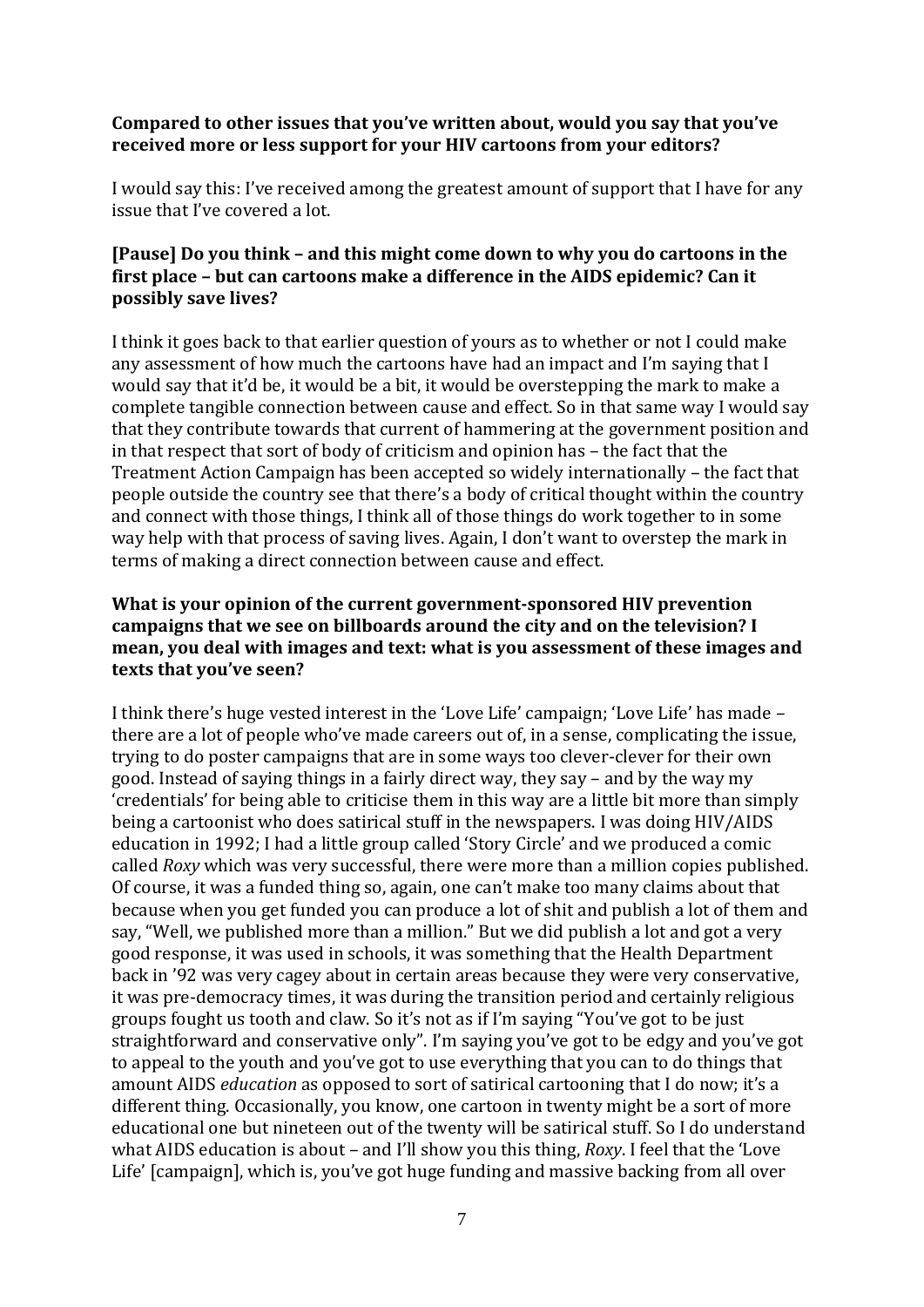the place, I think they've in some ways squandered that support, squandered that money by producing stuff that is difficult to understand, not very strong, direct messages, and hasn't been shown to have particularly effective results. And I certainly wouldn't trust the government, in terms of what they've done, I wouldn't trust them on any of these messages because they have these sort of 'ABC' messages, you know, the 'abstinence, be faithful and condomise' thing which they – actually, you've got two things: you've got the kind of 'Love Life' thing which is complicated and kind of risqué and often a bit silly in my opinion, and on the other hand you've got the government with the more conservative thing, the abstinence thing which is not clearly explained. I mean what that, even for example, the link between abstinence – let's not say abstinence – between say be faithful and condomise and all that, these are sort of mantras that get repeated: abstinence, be faithful, condomise. Yet a huge number of people get infected with HIV within their marriages; the men through the inherited system that we have here, the sort of migrant labour system that got set up during colonial times and also the large – we have a fairly large country and you have lots of people like truck drivers moving up and down across the country, and then a whole lot of sex work industry that happens in support of those kind of truck drivers. As a result of all that is you have many men who within their marriages have a set up in town and a set up in the countryside: their wife and family will be in the countryside, and maybe they have another wife or a mistress in the city, or they are migrant workers who use the services of sex workers or the truck drivers use the services of sex workers and then within their marriages a woman who is, as far as she's concerned, being faithful to that one man, gets infected with HIV. Those kind of links [aren't made], because of the difficulty of explaining those things and are often not properly made when people repeat the mantra of ABC. So I have a problem both with the more conservative end of AIDS education, posters and things, and with the more hip and risqué ones; I think both of them are not working properly.

**I got driven around Soweto when I was in Johannesburg and I probably counted about six or seven 'Love Life' billboards and they looked like advertisements for**  *Nike* **sneakers; they were very slick, you know, three or four bold colours, clearly designed by graphic artists, but then I'm looking around Soweto and there was just a huge gap between this super-slick, ritzy, clean, smooth, very white, very sanitised, urban image versus what I was seeing in Soweto. The campaign wasn't using the local language, it wasn't showing any black people…**

Not showing any black people?

### **Yeah.**

No!?

### **Well, these ones I saw were like – they were more like just images of body parts or – and it was just mainly block colours rather than photographs of people or…**

You know what the sensitivity is around that is – and some of those designers and people are not doing enough workshopping and figuring it all out, you know, [because they] think they're all clever-clever and graphic designing and whatever they have to be – the one thing that they would be very sensitive about is the issue of stereotyping HIV